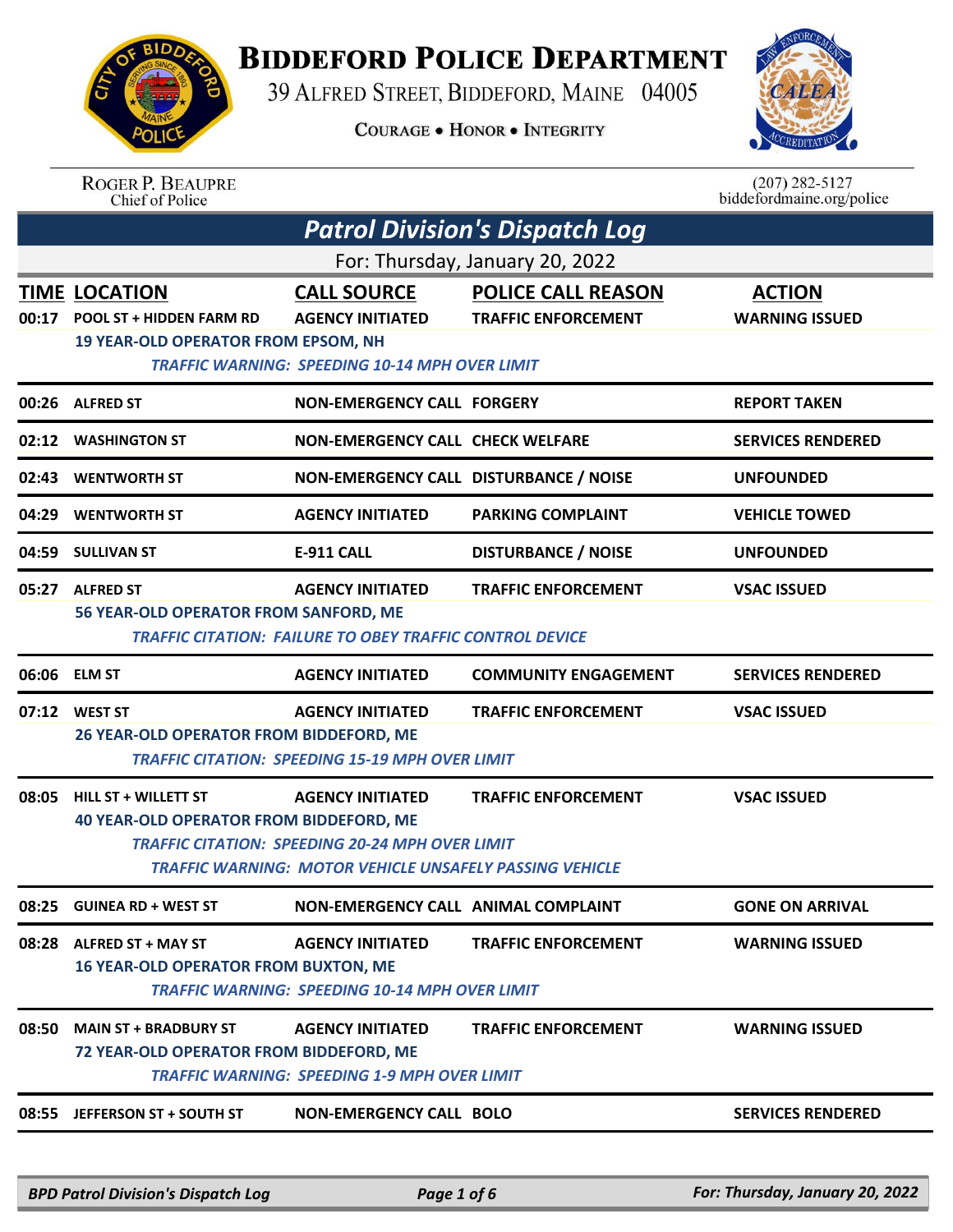|               | <b>TIME LOCATION</b><br>09:05 WEST COLE RD                                            | <b>CALL SOURCE</b><br><b>AGENCY INITIATED</b>                                                                                                    | <b>POLICE CALL REASON</b><br><b>CODES ENFORCEMENT</b> | <b>ACTION</b><br><b>SERVICES RENDERED</b> |
|---------------|---------------------------------------------------------------------------------------|--------------------------------------------------------------------------------------------------------------------------------------------------|-------------------------------------------------------|-------------------------------------------|
| 09:07         | <b>MAY ST + COLONIAL DR</b><br>23 YEAR-OLD OPERATOR FROM BIDDEFORD, ME                | <b>AGENCY INITIATED</b><br><b>TRAFFIC WARNING: SPEEDING 10-14 MPH OVER LIMIT</b>                                                                 | <b>TRAFFIC ENFORCEMENT</b>                            | <b>WARNING ISSUED</b>                     |
|               | 09:26 ALFRED ST                                                                       | <b>AGENCY INITIATED</b>                                                                                                                          | <b>TRAFFIC ENFORCEMENT</b>                            | <b>WARNING ISSUED</b>                     |
|               | 09:46 SULLIVAN ST                                                                     | NON-EMERGENCY CALL ANIMAL COMPLAINT                                                                                                              |                                                       | <b>SERVICES RENDERED</b>                  |
|               | 09:49 SUMMER ST                                                                       | <b>NON-EMERGENCY CALL CIVIL COMPLAINT</b>                                                                                                        |                                                       | <b>SERVICES RENDERED</b>                  |
| 09:52 HILL ST |                                                                                       | NON-EMERGENCY CALL PARKING COMPLAINT                                                                                                             |                                                       | <b>SERVICES RENDERED</b>                  |
| 09:56 ELM ST  |                                                                                       | NON-EMERGENCY CALL OUT FOR FOLLOW UP                                                                                                             |                                                       | <b>SERVICES RENDERED</b>                  |
|               | 10:24 HILL ST + MAIN ST                                                               |                                                                                                                                                  | NON-EMERGENCY CALL VEHICLE CRASH - POLICE ONLY        | <b>REPORT TAKEN</b>                       |
|               | 10:35 PEARL ST                                                                        | <b>NON-EMERGENCY CALL PAPERWORK</b>                                                                                                              |                                                       | <b>SERVICES RENDERED</b>                  |
|               | 10:39 POMERLEAU ST                                                                    | <b>NON-EMERGENCY CALL MESSAGE DELIVERY</b>                                                                                                       |                                                       | <b>SERVICES RENDERED</b>                  |
|               | 10:41 EMERY ST                                                                        | NON-EMERGENCY CALL HARASSMENT                                                                                                                    |                                                       | <b>REPORT TAKEN</b>                       |
|               | 10:44 LABBE LN                                                                        | <b>AGENCY INITIATED</b>                                                                                                                          | <b>ANIMAL COMPLAINT</b>                               | <b>SERVICES RENDERED</b>                  |
|               | 11:01 POOL ST<br>56 YEAR-OLD OPERATOR FROM BIDDEFORD, ME                              | <b>AGENCY INITIATED</b><br><b>TRAFFIC WARNING: OBSCURING MOTOR VEHICLE PLATES MARKS</b><br><b>TRAFFIC WARNING: SPEEDING 10-14 MPH OVER LIMIT</b> | <b>TRAFFIC ENFORCEMENT</b>                            | <b>VSAC ISSUED</b>                        |
| 11:05         | <b>GRANITE POINT RD</b>                                                               | <b>NON-EMERGENCY CALL SUSPICION</b>                                                                                                              |                                                       | <b>SERVICES RENDERED</b>                  |
|               | 11:13 POOL ST<br>77 YEAR-OLD OPERATOR FROM KENNEBUNKPORT, ME                          | <b>AGENCY INITIATED</b><br><b>TRAFFIC WARNING: SPEEDING 10-14 MPH OVER LIMIT</b>                                                                 | <b>TRAFFIC ENFORCEMENT</b>                            | <b>WARNING ISSUED</b>                     |
|               | 11:16 GRAHAM ST                                                                       | <b>NON-EMERGENCY CALL CHECK WELFARE</b>                                                                                                          |                                                       | <b>SERVICES RENDERED</b>                  |
|               | 11:18 POOL ST + SEVIGNY AVE<br><b>20 YEAR-OLD OPERATOR FROM OLD ORCHARD BEACH, ME</b> | <b>AGENCY INITIATED</b><br><b>TRAFFIC CITATION: SPEEDING 10-14 MPH OVER LIMIT</b>                                                                | <b>TRAFFIC ENFORCEMENT</b>                            | <b>VSAC ISSUED</b>                        |
|               | 11:28 ALFRED ST                                                                       | <b>E-911 CALL</b>                                                                                                                                | <b>BOLO</b>                                           | <b>SERVICES RENDERED</b>                  |
|               | 11:29 POOL ST<br>21 YEAR-OLD OPERATOR FROM WATERBORO, ME                              | <b>AGENCY INITIATED</b><br><b>TRAFFIC WARNING: SPEEDING 1-9 MPH OVER LIMIT</b>                                                                   | <b>TRAFFIC ENFORCEMENT</b>                            | <b>WARNING ISSUED</b>                     |
| 11:32         | <b>POOL ST + DECARY RD</b><br>50 YEAR-OLD OPERATOR FROM BIDDEFORD, ME                 | <b>AGENCY INITIATED</b><br><b>TRAFFIC WARNING: SPEEDING 10-14 MPH OVER LIMIT</b>                                                                 | <b>TRAFFIC ENFORCEMENT</b>                            | <b>WARNING ISSUED</b>                     |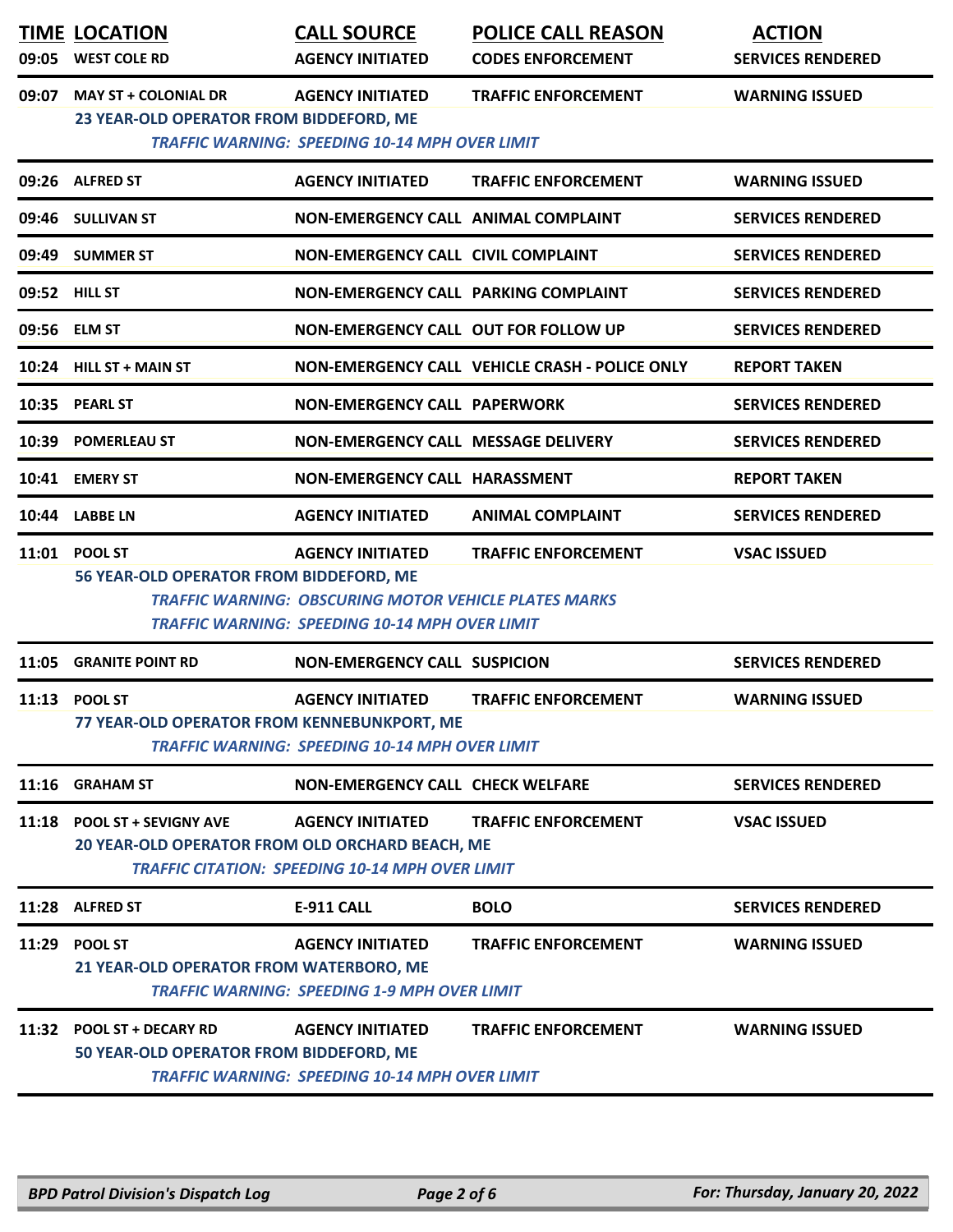|       | <b>TIME LOCATION</b><br>11:37 POOL ST<br>23 YEAR-OLD OPERATOR FROM HAVERHILL, MA   | <b>CALL SOURCE</b><br><b>AGENCY INITIATED</b><br><b>TRAFFIC WARNING: SPEEDING 10-14 MPH OVER LIMIT</b> | <b>POLICE CALL REASON</b><br><b>TRAFFIC ENFORCEMENT</b>                                                  | <b>ACTION</b><br><b>WARNING ISSUED</b> |
|-------|------------------------------------------------------------------------------------|--------------------------------------------------------------------------------------------------------|----------------------------------------------------------------------------------------------------------|----------------------------------------|
|       | 11:39 ST MARYS ST                                                                  | <b>NON-EMERGENCY CALL SUSPICION</b>                                                                    |                                                                                                          | <b>SERVICES RENDERED</b>               |
|       | 11:45 PEARL ST                                                                     | <b>OTHER</b>                                                                                           | <b>PAPERWORK</b>                                                                                         | <b>PAPERWORK NOT SERVED</b>            |
|       | 11:47 POOL ST<br>28 YEAR-OLD OPERATOR FROM BIDDEFORD, ME                           | <b>AGENCY INITIATED</b><br><b>TRAFFIC CITATION: SPEEDING 15-19 MPH OVER LIMIT</b>                      | <b>TRAFFIC ENFORCEMENT</b>                                                                               | <b>VSAC ISSUED</b>                     |
| 12:00 | <b>POOL ST + SEVIGNY AVE</b><br><b>65 YEAR-OLD OPERATOR FROM KENNEBUNKPORT, ME</b> | <b>AGENCY INITIATED</b><br><b>TRAFFIC WARNING: SPEEDING 1-9 MPH OVER LIMIT</b>                         | <b>TRAFFIC ENFORCEMENT</b><br><b>TRAFFIC CITATION: FAILING TO PRODUCE EVIDENCE OF VEHICLE INSURANCE</b>  | <b>VSAC ISSUED</b>                     |
|       | 12:09 ELM ST                                                                       | NON-EMERGENCY CALL DISTURBANCE / NOISE                                                                 |                                                                                                          | <b>WARNING ISSUED</b>                  |
|       | 12:11 POOL ST<br>22 YEAR-OLD OPERATOR FROM OLD ORCHARD BEACH, ME                   | <b>AGENCY INITIATED</b><br><b>TRAFFIC WARNING: SPEEDING 10-14 MPH OVER LIMIT</b>                       | <b>TRAFFIC ENFORCEMENT</b>                                                                               | <b>WARNING ISSUED</b>                  |
|       | <b>12:13 MAIN ST</b>                                                               | <b>E-911 CALL</b>                                                                                      | <b>ASSIST: VEHICLE CRASH - FIRE / EMS STATE FORM TAKEN</b>                                               |                                        |
|       | 12:15 POOL ST + MEETINGHOUSE RD<br><b>75 YEAR-OLD OPERATOR FROM KENNEBUNK, ME</b>  | <b>AGENCY INITIATED</b><br><b>TRAFFIC WARNING: SPEEDING 1-9 MPH OVER LIMIT</b>                         | <b>TRAFFIC ENFORCEMENT</b>                                                                               | <b>WARNING ISSUED</b>                  |
|       | 12:22 ALFRED ST                                                                    | <b>NON-EMERGENCY CALL SUSPICION</b>                                                                    |                                                                                                          | <b>GONE ON ARRIVAL</b>                 |
|       | 12:25 POOL ST<br>17 YEAR-OLD OPERATOR FROM BIDDEFORD, ME                           | <b>AGENCY INITIATED</b><br><b>TRAFFIC CITATION: SPEEDING 10-14 MPH OVER LIMIT</b>                      | <b>TRAFFIC ENFORCEMENT</b>                                                                               | <b>VSAC ISSUED</b>                     |
|       | 12:26 ALFRED ST                                                                    | NON-EMERGENCY CALL SEX OFFENSES                                                                        |                                                                                                          | <b>REPORT TAKEN</b>                    |
|       | 12:32 POMERLEAU ST                                                                 |                                                                                                        | <b>NON-EMERGENCY CALL VIOL OF BAIL CONDITIONS</b>                                                        | <b>REPORT TAKEN</b>                    |
|       | 12:35 POOL ST<br>50 YEAR-OLD OPERATOR FROM PEABODY, MA                             | <b>AGENCY INITIATED</b><br><b>TRAFFIC CITATION: SPEEDING 10-14 MPH OVER LIMIT</b>                      | <b>TRAFFIC ENFORCEMENT</b>                                                                               | <b>VSAC ISSUED</b>                     |
| 12:37 | <b>ROBIN CIR + WINDING CREEK LN NON-EMERGENCY CALL SUSPICION</b>                   |                                                                                                        |                                                                                                          | <b>SERVICES RENDERED</b>               |
| 12:47 | <b>POOL ST</b><br>42 YEAR-OLD OPERATOR FROM CAPE ELIZABETH, ME                     | <b>AGENCY INITIATED</b><br><b>TRAFFIC WARNING: SPEEDING 10-14 MPH OVER LIMIT</b>                       | <b>TRAFFIC ENFORCEMENT</b><br><b>TRAFFIC WARNING: FAILING TO NOTIFY STATE OF NAME AND ADDRESS CHANGE</b> | <b>WARNING ISSUED</b>                  |
|       | 12:52 LEMIEUX ST                                                                   | NON-EMERGENCY CALL CIVIL COMPLAINT                                                                     |                                                                                                          | <b>CIVIL COMPLAINT</b>                 |
| 12:56 | <b>FORTUNES ROCKS RD</b>                                                           | <b>E-911 CALL</b>                                                                                      | 911 MISUSE                                                                                               | <b>SERVICES RENDERED</b>               |
|       | <b>BPD Patrol Division's Dispatch Log</b>                                          | Page 3 of 6                                                                                            |                                                                                                          | For: Thursday, January 20, 2022        |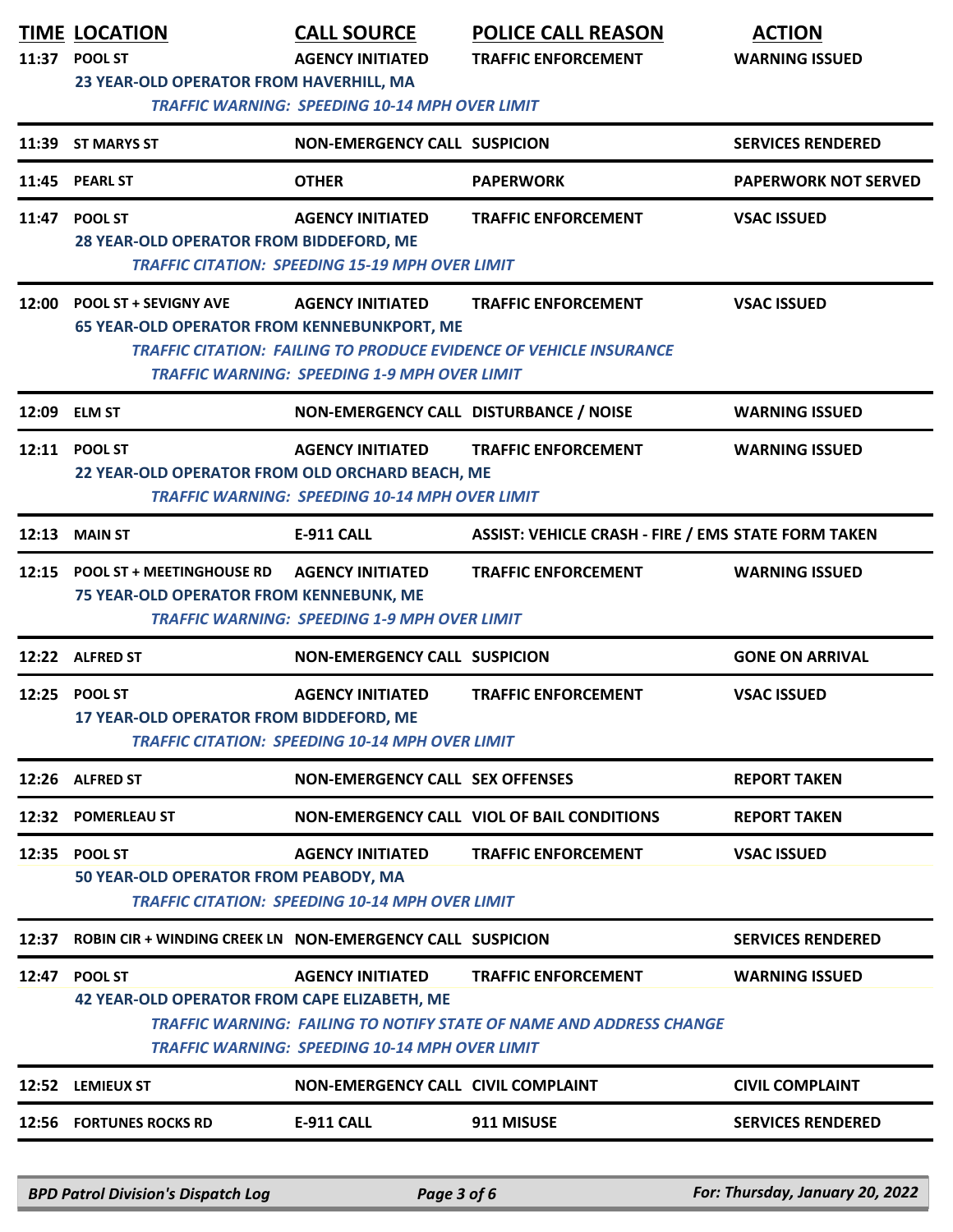|       | <b>TIME LOCATION</b><br>12:58 POOL ST                                                       | <b>CALL SOURCE</b><br><b>AGENCY INITIATED</b>                                     | <b>POLICE CALL REASON</b><br><b>TRAFFIC ENFORCEMENT</b>                                                   | <b>ACTION</b><br><b>WARNING ISSUED</b> |
|-------|---------------------------------------------------------------------------------------------|-----------------------------------------------------------------------------------|-----------------------------------------------------------------------------------------------------------|----------------------------------------|
|       | 26 YEAR-OLD OPERATOR FROM SACO, ME                                                          | <b>TRAFFIC WARNING: SPEEDING 10-14 MPH OVER LIMIT</b>                             | <b>TRAFFIC WARNING: FAILING TO NOTIFY STATE OF NAME AND ADDRESS CHANGE</b>                                |                                        |
|       | 13:05 POOL ST<br><b>19 YEAR-OLD OPERATOR FROM LEBANON, ME</b>                               | <b>AGENCY INITIATED</b><br><b>TRAFFIC WARNING: SPEEDING 1-9 MPH OVER LIMIT</b>    | <b>TRAFFIC ENFORCEMENT</b><br><b>TRAFFIC CITATION: FAILING TO PRODUCE EVIDENCE OF VEHICLE INSURANCE</b>   | <b>VSAC ISSUED</b>                     |
|       | 13:17 POOL ST + MEETINGHOUSE RD AGENCY INITIATED<br>17 YEAR-OLD OPERATOR FROM BIDDEFORD, ME | TRAFFIC WARNING: SPEEDING 1-9 MPH OVER LIMIT                                      | <b>TRAFFIC ENFORCEMENT</b><br><b>TRAFFIC CITATION: CARRYING PASSENGERS BEYOND INTERMEDIATE LICENSE RE</b> | <b>VSAC ISSUED</b>                     |
| 13:39 | <b>SACO FALLS WAY</b>                                                                       | <b>AGENCY INITIATED</b>                                                           | <b>COMMUNITY ENGAGEMENT</b>                                                                               | <b>SERVICES RENDERED</b>               |
|       | 13:44 POOL ST<br>21 YEAR-OLD OPERATOR FROM BIDDEFORD, ME                                    | <b>AGENCY INITIATED</b><br><b>TRAFFIC WARNING: SPEEDING 10-14 MPH OVER LIMIT</b>  | <b>TRAFFIC ENFORCEMENT</b>                                                                                | <b>WARNING ISSUED</b>                  |
|       | 13:52 POOL ST<br>18 YEAR-OLD OPERATOR FROM WESTFIELD, MA                                    | <b>AGENCY INITIATED</b><br><b>TRAFFIC WARNING: SPEEDING 10-14 MPH OVER LIMIT</b>  | <b>TRAFFIC ENFORCEMENT</b>                                                                                | <b>WARNING ISSUED</b>                  |
|       | 13:55 HILL ST                                                                               |                                                                                   | NON-EMERGENCY CALL ARTICLES LOST/FOUND                                                                    | <b>SERVICES RENDERED</b>               |
|       | 14:00 POOL ST<br>20 YEAR-OLD OPERATOR FROM HIGGANUM, CT                                     | <b>AGENCY INITIATED</b><br><b>TRAFFIC CITATION: SPEEDING 15-19 MPH OVER LIMIT</b> | <b>TRAFFIC ENFORCEMENT</b>                                                                                | <b>VSAC ISSUED</b>                     |
|       | 14:11 POOL ST<br><b>18 YEAR-OLD OPERATOR FROM MERRIMACK, NH</b>                             | <b>AGENCY INITIATED</b><br><b>TRAFFIC WARNING: SPEEDING 1-9 MPH OVER LIMIT</b>    | <b>TRAFFIC ENFORCEMENT</b>                                                                                | <b>WARNING ISSUED</b>                  |
|       | <b>14:11 MAIN ST</b>                                                                        | <b>AGENCY INITIATED</b>                                                           | <b>COMMUNITY ENGAGEMENT</b>                                                                               | <b>SERVICES RENDERED</b>               |
|       | 14:17 POOL ST<br>22 YEAR-OLD OPERATOR FROM ALFRED, ME                                       | <b>AGENCY INITIATED</b><br><b>TRAFFIC WARNING: SPEEDING 1-9 MPH OVER LIMIT</b>    | <b>TRAFFIC ENFORCEMENT</b>                                                                                | <b>WARNING ISSUED</b>                  |
| 14:23 | <b>OCEAN VIEW DR</b>                                                                        | NON-EMERGENCY CALL THEFT                                                          |                                                                                                           | <b>REPORT TAKEN</b>                    |
| 14:27 | <b>MAIN ST</b>                                                                              | <b>NON-EMERGENCY CALL BOLO</b>                                                    |                                                                                                           | <b>NEGATIVE CONTACT</b>                |
|       | 14:42 POOL ST<br>21 YEAR-OLD OPERATOR FROM HOLDEN, MA                                       | <b>AGENCY INITIATED</b><br><b>TRAFFIC WARNING: SPEEDING 10-14 MPH OVER LIMIT</b>  | <b>TRAFFIC ENFORCEMENT</b>                                                                                | <b>WARNING ISSUED</b>                  |
| 14:53 | <b>MAIN ST</b>                                                                              | <b>NON-EMERGENCY CALL CHECK WELFARE</b>                                           |                                                                                                           | <b>SERVICES RENDERED</b>               |
|       | 15:04 POMERLEAU ST                                                                          | <b>AGENCY INITIATED</b>                                                           | <b>OUT FOR FOLLOW UP</b>                                                                                  | <b>SERVICES RENDERED</b>               |

*BPD Patrol Division's Dispatch Log Page 4 of 6 For: Thursday, January 20, 2022*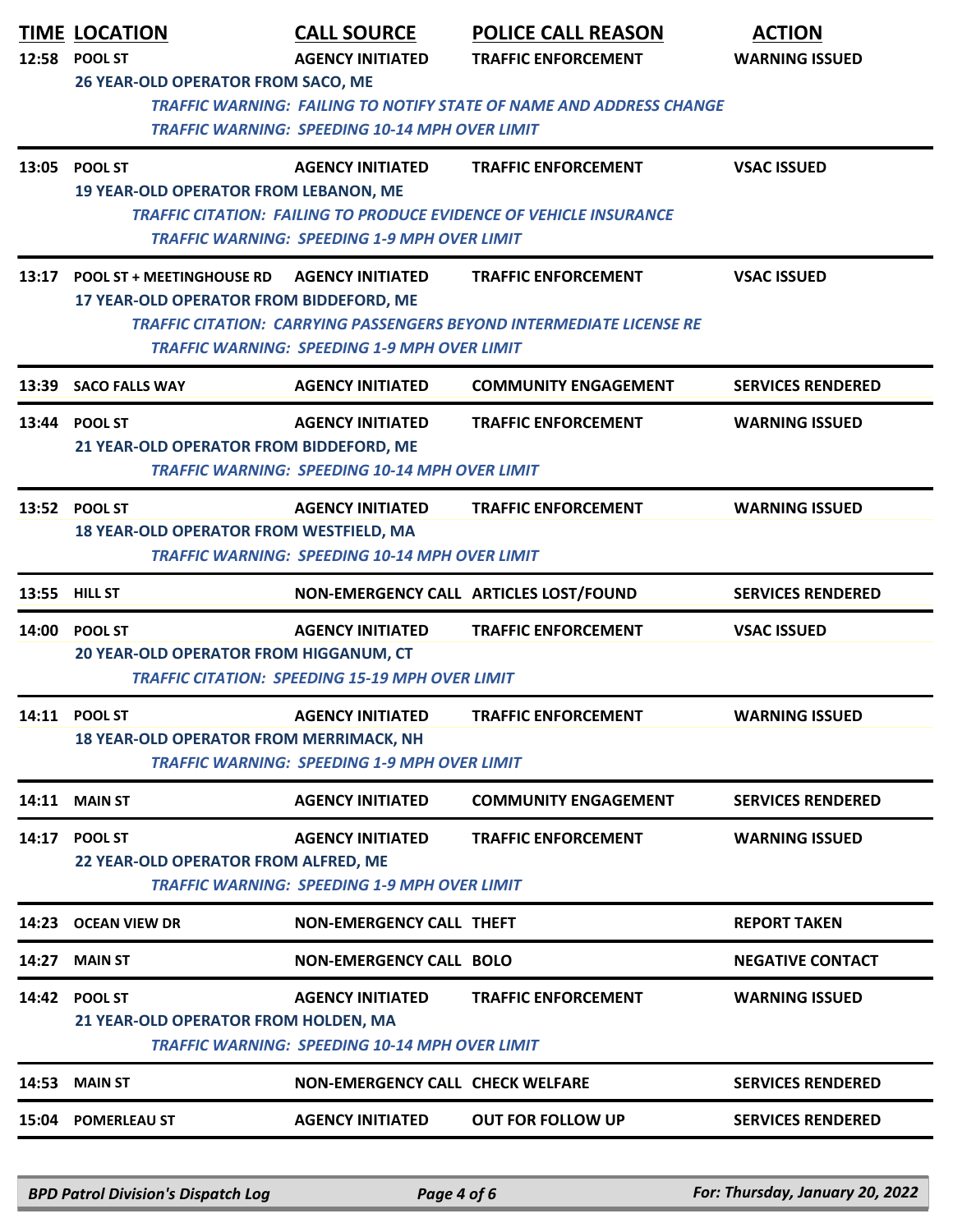|       | <b>TIME LOCATION</b><br>15:13 LANDRY ST                                  | <b>CALL SOURCE</b><br>E-911 CALL                                                                                   | <b>POLICE CALL REASON</b><br><b>TRESPASSING</b>                                                                                                                                   | <b>ACTION</b><br><b>NEGATIVE CONTACT</b> |
|-------|--------------------------------------------------------------------------|--------------------------------------------------------------------------------------------------------------------|-----------------------------------------------------------------------------------------------------------------------------------------------------------------------------------|------------------------------------------|
|       |                                                                          |                                                                                                                    |                                                                                                                                                                                   |                                          |
|       | 15:15 ALFRED ST                                                          | <b>WALK-IN AT STATION</b>                                                                                          | <b>CIVIL COMPLAINT</b>                                                                                                                                                            | <b>CIVIL COMPLAINT</b>                   |
|       | 16:46 WEST COLE RD                                                       | <b>NON-EMERGENCY CALL ALARM - POLICE</b>                                                                           |                                                                                                                                                                                   | <b>FALSE ALARM</b>                       |
|       | 16:53 HILL ST                                                            | NON-EMERGENCY CALL THEFT                                                                                           |                                                                                                                                                                                   | <b>SERVICES RENDERED</b>                 |
|       | 17:26 CENTER ST                                                          | <b>E-911 CALL</b>                                                                                                  | <b>CHECK WELFARE</b>                                                                                                                                                              | <b>SERVICES RENDERED</b>                 |
|       | 17:27 SACO FALLS WAY                                                     | NON-EMERGENCY CALL PARKING COMPLAINT                                                                               |                                                                                                                                                                                   | <b>NO VIOLATION</b>                      |
|       | 17:50 KOSSUTH ST                                                         | NON-EMERGENCY CALL DISTURBANCE / NOISE                                                                             |                                                                                                                                                                                   | <b>NO VIOLATION</b>                      |
| 19:07 | <b>MAIN ST</b>                                                           | <b>NON-EMERGENCY CALL CHECK WELFARE</b>                                                                            |                                                                                                                                                                                   | <b>SERVICES RENDERED</b>                 |
|       | 19:48 PLEASANT ST, SACO, ME<br>24 YEAR-OLD OPERATOR FROM BIDDEFORD, ME   | <b>AGENCY INITIATED</b><br><b>TRAFFIC WARNING: SPEEDING 10-14 MPH OVER LIMIT</b>                                   | <b>TRAFFIC ENFORCEMENT</b>                                                                                                                                                        | <b>WARNING ISSUED</b>                    |
|       | 19:56 LINCOLN ST                                                         | <b>AGENCY INITIATED</b>                                                                                            | <b>TRAFFIC ENFORCEMENT</b>                                                                                                                                                        | <b>WARNING ISSUED</b>                    |
|       | 35 YEAR-OLD OPERATOR FROM SACO, ME                                       | <b>TRAFFIC WARNING: FAILURE TO REGISTER VEHICLE</b><br><b>TRAFFIC WARNING: OPERATING A DEFECTIVE MOTOR VEHICLE</b> | <b>TRAFFIC WARNING: OPERATE VEHICLE W/O VALID INSPECTION CERTIFICATE</b>                                                                                                          |                                          |
|       | 20:01 LINCOLN ST<br><b>40 YEAR-OLD OPERATOR FROM BIDDEFORD, ME</b>       | <b>AGENCY INITIATED</b>                                                                                            | <b>TRAFFIC ENFORCEMENT</b><br><b>TRAFFIC WARNING: OPERATING WITHOUT HEADLIGHTS AFTER DARK</b>                                                                                     | <b>WARNING ISSUED</b>                    |
| 20:27 | <b>POOL ST</b>                                                           | <b>AGENCY INITIATED</b>                                                                                            | <b>TRAFFIC ENFORCEMENT</b>                                                                                                                                                        | <b>WARNING ISSUED</b>                    |
|       | 27 YEAR-OLD OPERATOR FROM ACTON, MA                                      |                                                                                                                    | <b>TRAFFIC WARNING: OPERATING WITHOUT HEADLIGHTS AFTER DARK</b>                                                                                                                   |                                          |
| 20:42 | <b>MYRTLE ST + PROSPECT ST</b><br>24 YEAR-OLD OPERATOR FROM PORTLAND, ME | <b>AGENCY INITIATED</b><br><b>TRAFFIC WARNING: OPERATING WITH INADEQUATE HEADLIGHTS</b>                            | <b>TRAFFIC ENFORCEMENT</b><br><b>TRAFFIC WARNING: FAILING TO NOTIFY STATE OF NAME AND ADDRESS CHANGE</b><br><b>TRAFFIC WARNING: OPERATING VEHICLE WITH INADEQUATE REAR LIGHTS</b> | <b>WARNING ISSUED</b>                    |
| 21:05 | <b>BARRA RD</b>                                                          | NON-EMERGENCY CALL CIVIL COMPLAINT                                                                                 |                                                                                                                                                                                   | <b>SERVICES RENDERED</b>                 |
|       | 21:14 ALFRED ST<br><b>CHARGE: VIOLATING CONDITION OF RELEASE</b>         | <b>AGENCY INITIATED</b><br><b>CHARGE: UNLAWFUL POSSESSION OF SCHEDULED DRUG</b>                                    | <b>SUSPICION</b><br>DEFENDANT: ADAM MONTGOMERY  AGE: 39  RESIDENT OF: SCARBOROUGH, ME                                                                                             | <b>SUMMONS ISSUED</b>                    |
| 21:23 | <b>MAIN ST</b>                                                           | <b>NON-EMERGENCY CALL ALARM - POLICE</b>                                                                           |                                                                                                                                                                                   | <b>BUILDING CHECK/SECURE</b>             |
| 22:47 | POOL ST + LIBBY DR<br><b>41 YEAR-OLD OPERATOR FROM BIDDEFORD, ME</b>     | <b>AGENCY INITIATED</b><br><b>TRAFFIC WARNING: SPEEDING 1 TO 9 OVER LIMIT</b>                                      | <b>TRAFFIC ENFORCEMENT</b>                                                                                                                                                        | <b>WARNING ISSUED</b>                    |
| 23:15 | <b>FORTUNES ROCKS RD</b>                                                 | <b>RADIO</b>                                                                                                       | <b>SUSPICION</b>                                                                                                                                                                  | <b>NEGATIVE CONTACT</b>                  |
|       | <b>BPD Patrol Division's Dispatch Log</b>                                | Page 5 of 6                                                                                                        |                                                                                                                                                                                   | For: Thursday, January 20, 2022          |